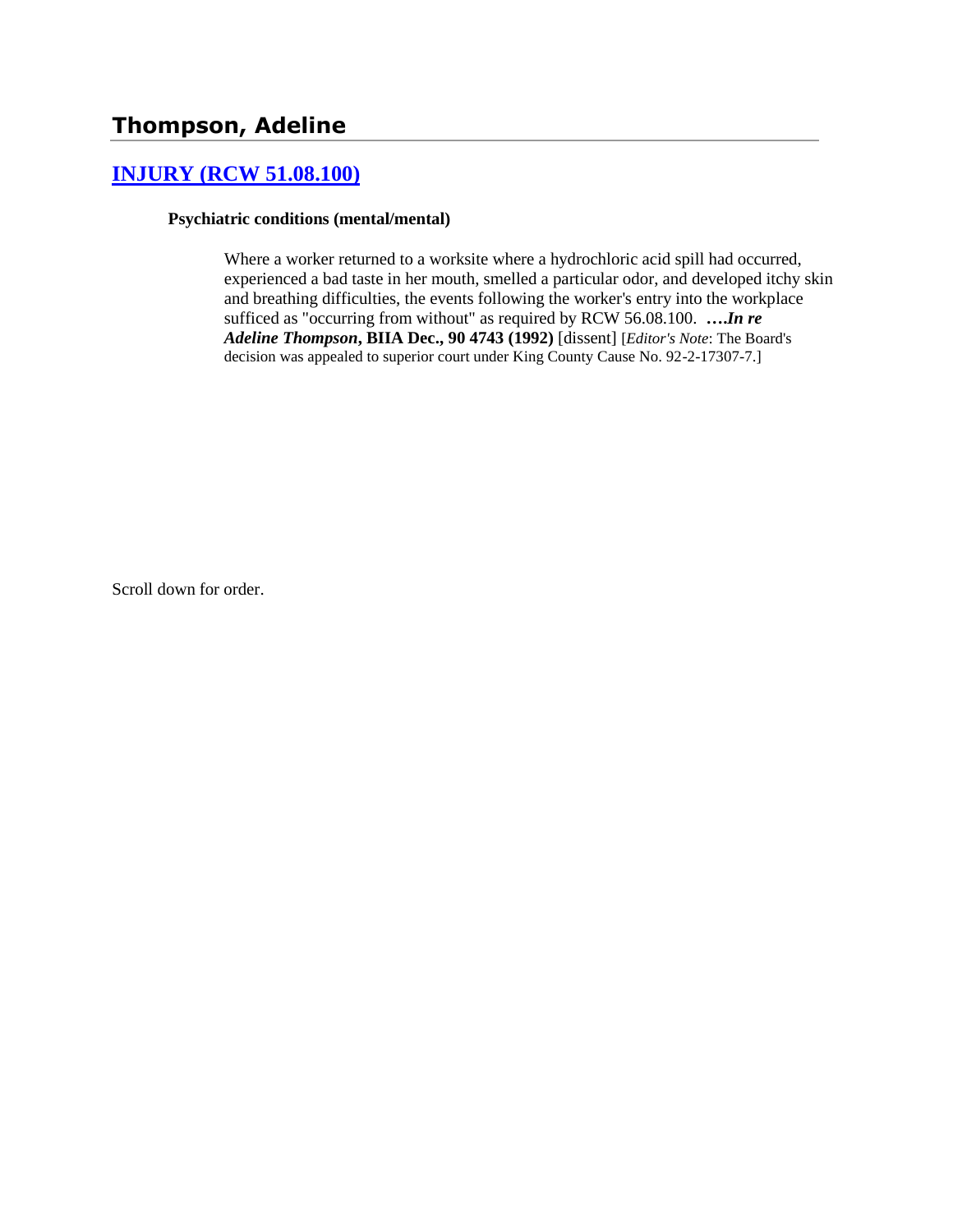### **BEFORE THE BOARD OF INDUSTRIAL INSURANCE APPEALS STATE OF WASHINGTON**

**)**

**IN RE: ADELINE THOMPSON ) DOCKET NO. 90 4743**

**CLAIM NO. T-459003 ) DECISION AND ORDER**

APPEARANCES:

Claimant, Adeline Thompson, by Walthew, Warner, Costello, Thompson & Egan, P.S., per Christopher M. Egan and Thomas Thompson

Self-Insured Employer, The Boeing Company, by Hall & Keehn, per Gary D. Keehn and Linda Bauer, Paralegal

This is an appeal filed by the claimant, Adeline Thompson, on October 16, 1990 from an order of the Department of Labor and Industries dated August 14, 1990, and received by the claimant no earlier than September 4, 1990, which rejected the claim for benefits for injury, accident or occupational disease on the grounds that the claimant's condition is not the result of exposure as alleged and that the claimant's condition is not an occupational disease as contemplated by RCW 51.08.140. **REVERSED AND REMANDED**.

## **PROCEDURAL AND EVIDENTIARY MATTERS**

Pursuant to RCW 51.52.104 and RCW 51.52.106, this matter is before the Board for review and decision on a timely Petition for Review filed by the claimant to a Proposed Decision and Order issued on November 22, 1991 in which the order of the Department dated August 14, 1990 was affirmed.

The Board has reviewed the evidentiary rulings in the record of proceedings and finds that no prejudicial error was committed and said rulings are hereby affirmed.

# **DECISION**

Claimant Adeline Thompson seeks acceptance of an alleged industrial injury to her mental health in the course of her employment with The Boeing Company. She alleges that she suffered a psychiatric condition known as a conversion disorder as a result of an actual or perceived exposure to hydrochloric acid on March 16, 1990. The industrial appeals judge properly concluded that the record established there was no actual chemical exposure. She then concluded that there was no competent medical evidence that Ms. Thompson's perceived exposure to the chemical gave rise to the conversion disorder. According to the industrial appeals judge, only a lack of medical proof of causal

1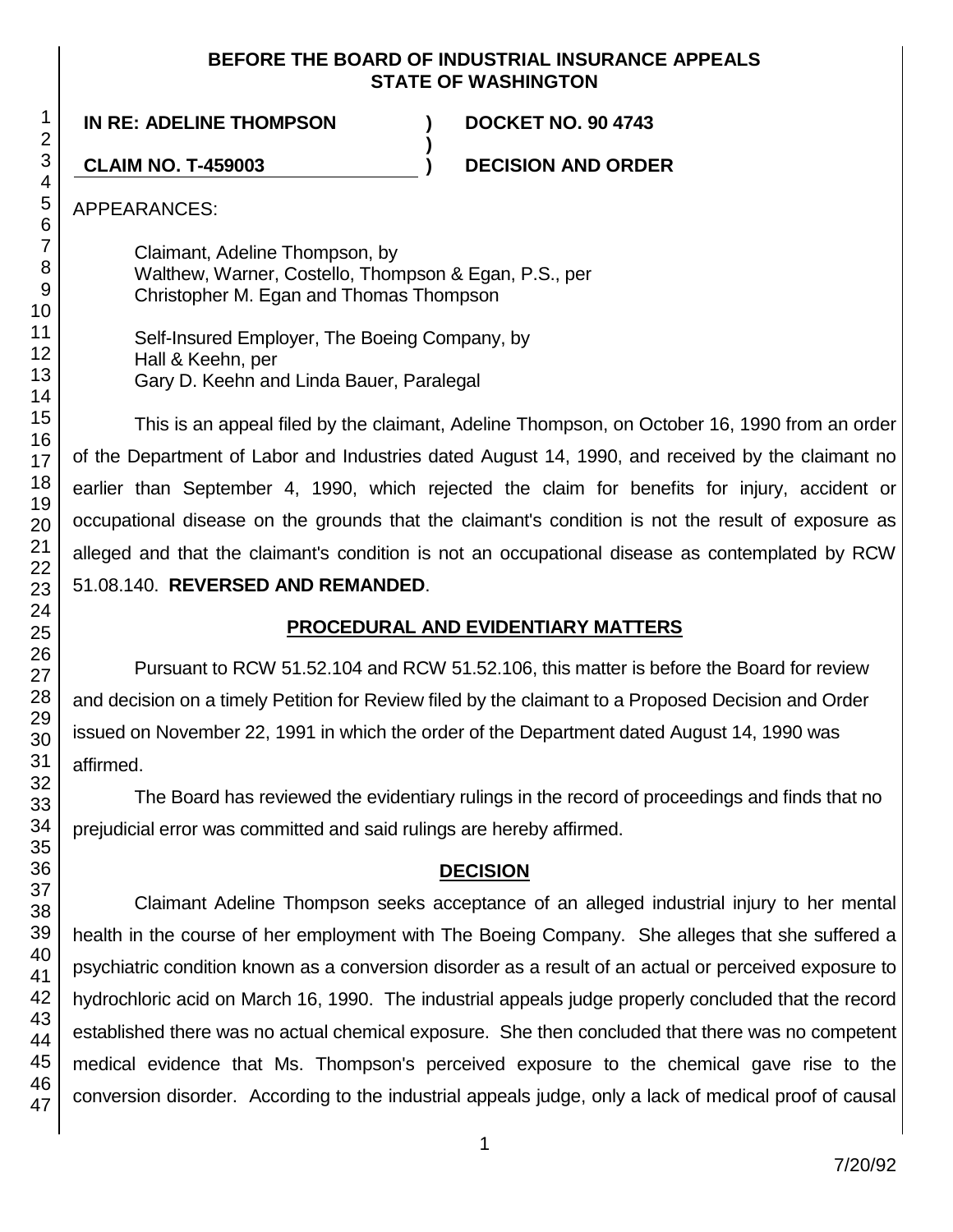relationship between the claimant's subjective perceptions of exposure and the resulting psychiatric condition prevented acceptance of this claim as an industrial injury pursuant to RCW 51.08.100. We granted review because we disagree with the conclusion that the medical evidence presented by Ms. Thompson did not support her claim for benefits.

A brief summary of the facts is in order. When Ms. Thompson arrived for work at The Boeing Company's Auburn plant at 3:30 p.m. on March 16, 1990, she was directed to park outside of her usual parking area and to wait in the cafeteria with other employees because of a hydrochloric acid spill in the building where she worked. She noted the presence of fire engines and yellow emergency vehicles. At 5:15 p.m. employees were readmitted to the building.

Shortly after she entered the building, Ms. Thompson experienced a bad taste in her mouth, itching, and difficulty breathing. She overheard a co-worker voice a complaint about an odd taste in the air. She was ultimately transported to Harborview Medical Center. She was hospitalized there for several days. Following her release, she continued to suffer from a right arm tremor which has no discernable physical cause. She attributes her continuing physical problems to a conversion disorder arising from the sudden and traumatic event of the apparent chemical exposure or fear of chemical exposure at work. We do note that prior to the alleged industrial injury, Ms. Thompson had a history of a nervous breakdown in 1969 and other significant family stressors including the suicide of a stepson and sexual abuse of a daughter.

As indicated in the Proposed Decision and Order, Ms. Thompson alleged an entitlement to benefits on alternative theories. She contends that she sustained an industrial injury based on actual exposure to hydrochloric acid or upon her perception that she was exposed. Ms. Thompson presented no testimony supporting her allegation that there was any detectable chemical odor in the area where she worked. Instrumentation designed to detect the presence of hydrochloric acid did not detect the presence of the chemical when the area was tested at 5:00 p.m. and at 7:00 p.m. that day. Therefore there is no support for the claim of actual exposure. A claim for benefits must be supported, if at all, based on her subjective reaction to the events at work on March 16, 1990. Mental/emotional reaction to perceived events may be characterized as a "mental/mental" industrial injury case. That is, a "mental" perception of a sudden and traumatic nature gives rise to or causes a "mental" medical condition. Both the cause and effect are rooted in the individual worker's subjective responses. While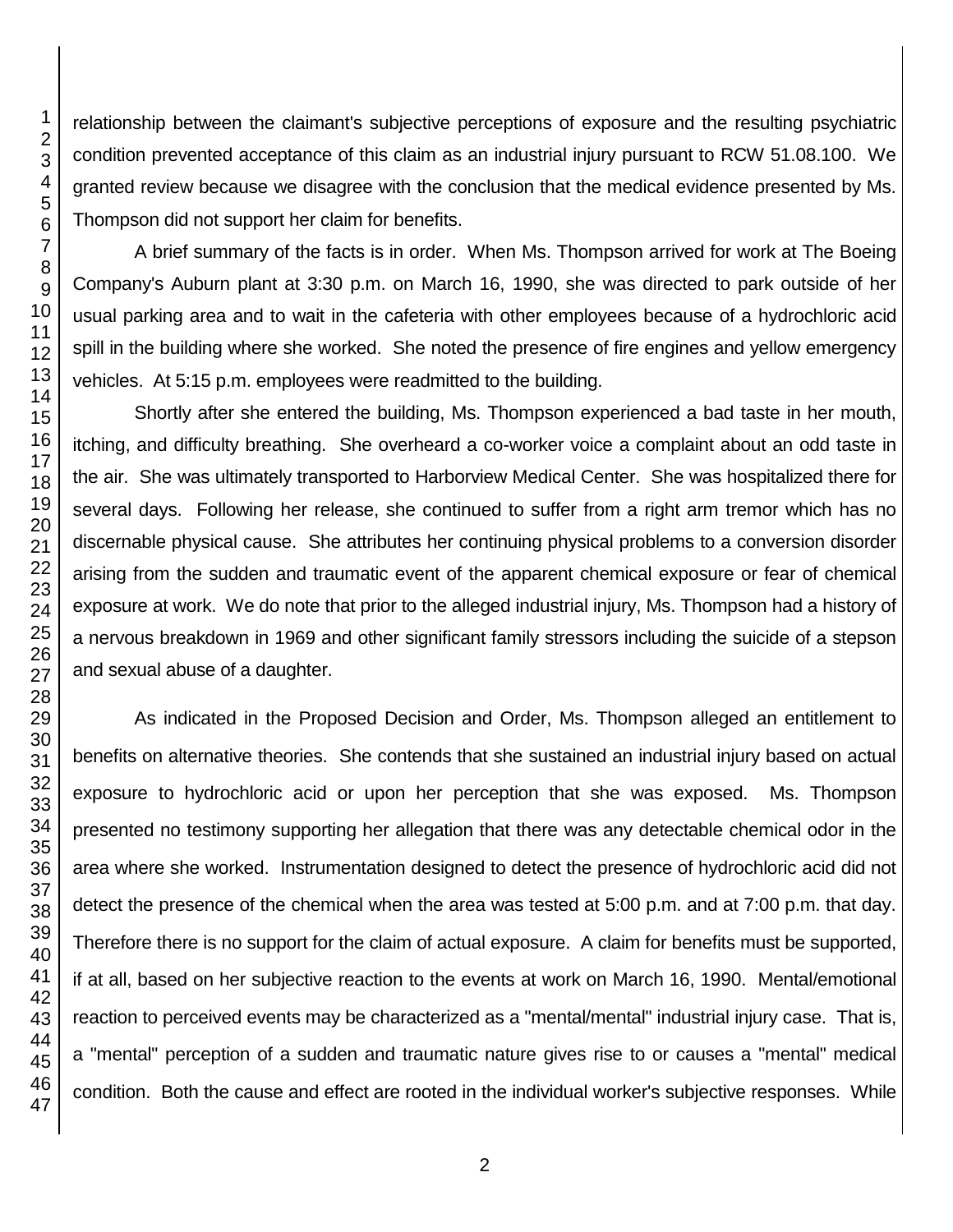the legislature, in RCW 51.08.142, directed the Department to adopt a rule that excluded mental disabilities based on stress or mental causes as compensable occupational diseases, it did not restrict mental conditions resulting from industrial injuries. Thus, WAC 296-14-300(2) specifically provides that stress resulting from a traumatic event can be an industrial injury.

The Board has previously allowed mental health conditions as industrial injuries. Two of these cases are: In re Daniel R. Heassler, Dckt. No. 89 2447 (November 13, 1990) and In re Robert A. Hedblum, BIIA Dec., 88 2237 (1989). In Hedblum, the claimant suffered an anxiety reaction after he inadvertently deleted an important computer program. The claimant was actively involved as the person responsible for the error. The stressful event was the deletion of the program along with its negative professional and financial consequences. The claim was allowed as an injury. A unanimous Board stated:

> While it is apparent from Dr. Langer's testimony that the unfortunate incident of April 18, 1987 acted upon Mr. Hedblum's preexisting psychological makeup, it is equally apparent that under our industrial insurance scheme we must take workers as we find them. See Metcalf v. Dept. of Labor & Indus., 168 Wash. 305, 11 P.2d 821 (1932). Additionally, it is clear that the requirements of proof for an industrial injury are not as stringent under our system as the requirements of proof for an occupational disease. An industrial injury need not arise naturally and proximately out of employment; it must only occur during the course of employment. Proof that an on-the-job incident proximately caused the condition complained of will suffice. Furthermore, the objective corroboration requirements imposed by Favor v. Dept. of Labor & Indus., 53 Wn.2d 698, 336 P.2d 382 (1959) as to mental/mental and mental/physical occupational disease cases, are not applicable to industrial injury cases.

Hedblum, at 6 (Emphasis added). While the Board rejected the objective corroboration element of Favor, it should be clarified that an event that is purely the perception of an individual worker without any basis in fact would fail in proof for lack of proximate cause in that there would be no "sudden and tangible happening, of a traumatic nature, . . . occurring from without . . ." RCW 51.08.100 (Emphasis added).

In the present case, there were several events which occurred "from without" that acted upon Ms. Thompson's emotionally fragile state. Although not personally exposed to the scene of a violent

1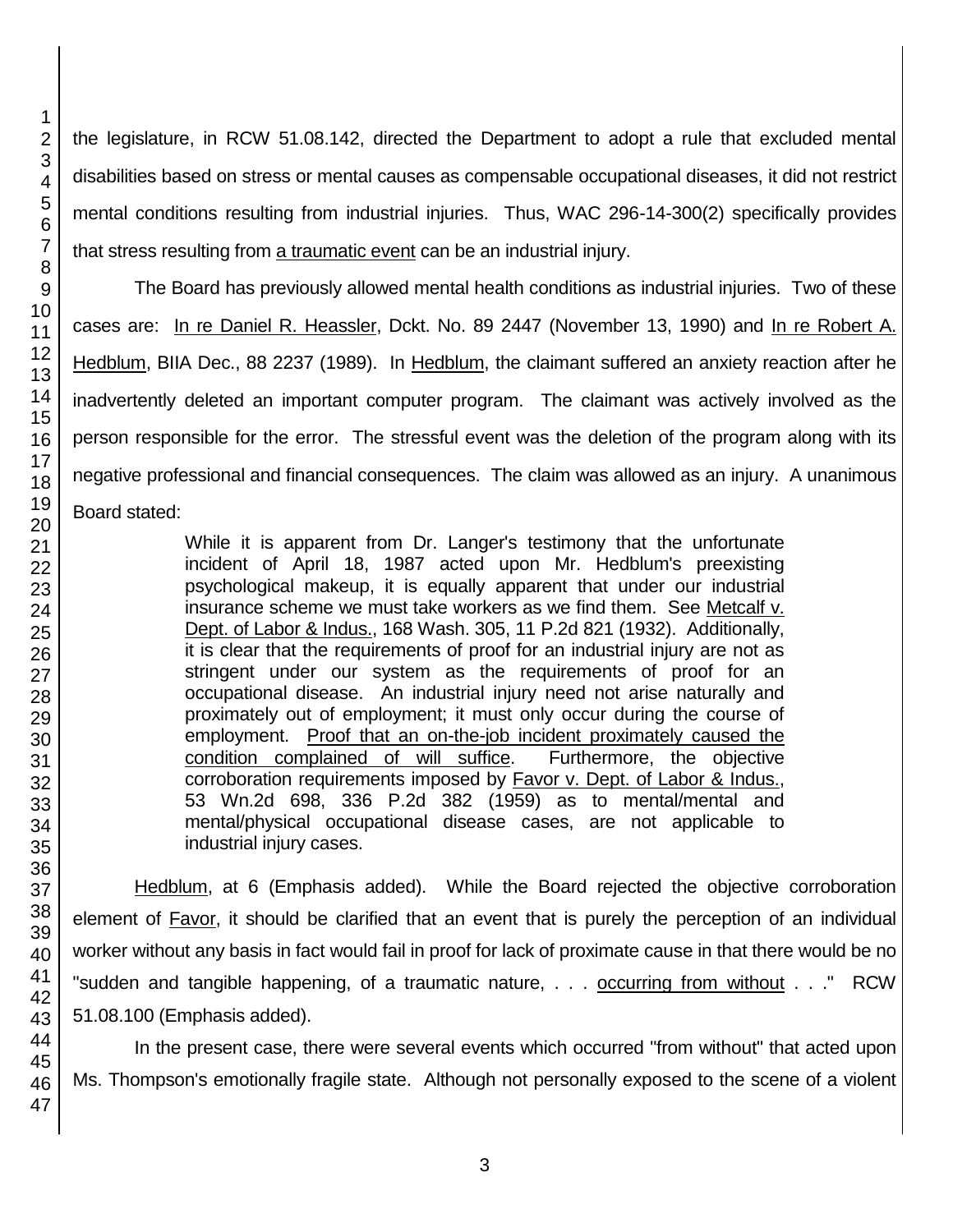trauma or to any actual danger, she witnessed emergency vehicles and workers in hazardous materials suits in the vicinity of her workplace. She overheard a co-worker complain of a symptom she herself experienced immediately upon entering the building, i.e., an odd odor or taste in the air. Dr. McConnell testified on claimant's behalf that absent actual exposure to the chemical, the mere knowledge of and concern about the spill triggered the conversion reaction. He also considered the "turmoil" at the job site surrounding the apparent spill. Hundreds of workers were diverted to the cafeteria where they waited with incomplete knowledge of the situation. She was among the first shift of workers directed to return to the building where the spill occurred. Her particular work area was physically altered by the closure of a nearby airtight steel door between her work station and the actual location of the spill.

The record indicates that while there was considerable activity in response to the spill, that the events were actually fairly well controlled and orderly. It would be tempting to question the validity of a mental/emotional response that reacted to the spill differently than the common experience of most of the people present. But that is not the basis for our inquiry. As noted in Hedblum and Heassler, we take a worker as we find her and she need only prove that the events, such as they were, proximately caused the condition complained of.

The record also establishes that Ms. Thompson had a volatile emotional life. She was very sensitive to stress. Dr. McConnell, who examined her much closer in time to the chemical spill incident than Dr. Carter, directly related her reaction to the upheaval in the workplace on that specific date. Neither Dr. McConnell nor Dr. Carter was a treating physician in this case, but Dr. Carter had the disadvantage of examining Ms. Thompson after she suffered a later unrelated emotional breakdown and associated hospitalization. Dr. McConnell's conclusion is bolstered by that of Dr. Thiagarajan, the physician who attended her during her stay at Harborview. Although not a psychiatrist, he had the best opportunity to observe and evaluate Ms. Thompson's condition immediately following the onset of symptoms.

The Department order of August 14, 1990 should be reversed and the claim remanded to the Department with direction to allow the claim as an industrial injury.

## **FINDINGS OF FACT**

3. On March 16, 1990, when Adeline Thompson reported for work at The Boeing Company's Auburn plant, she was prevented from parking in her customary parking area and informed that a hydrochloric acid spill in her assigned building required all employees to wait in the company cafeteria.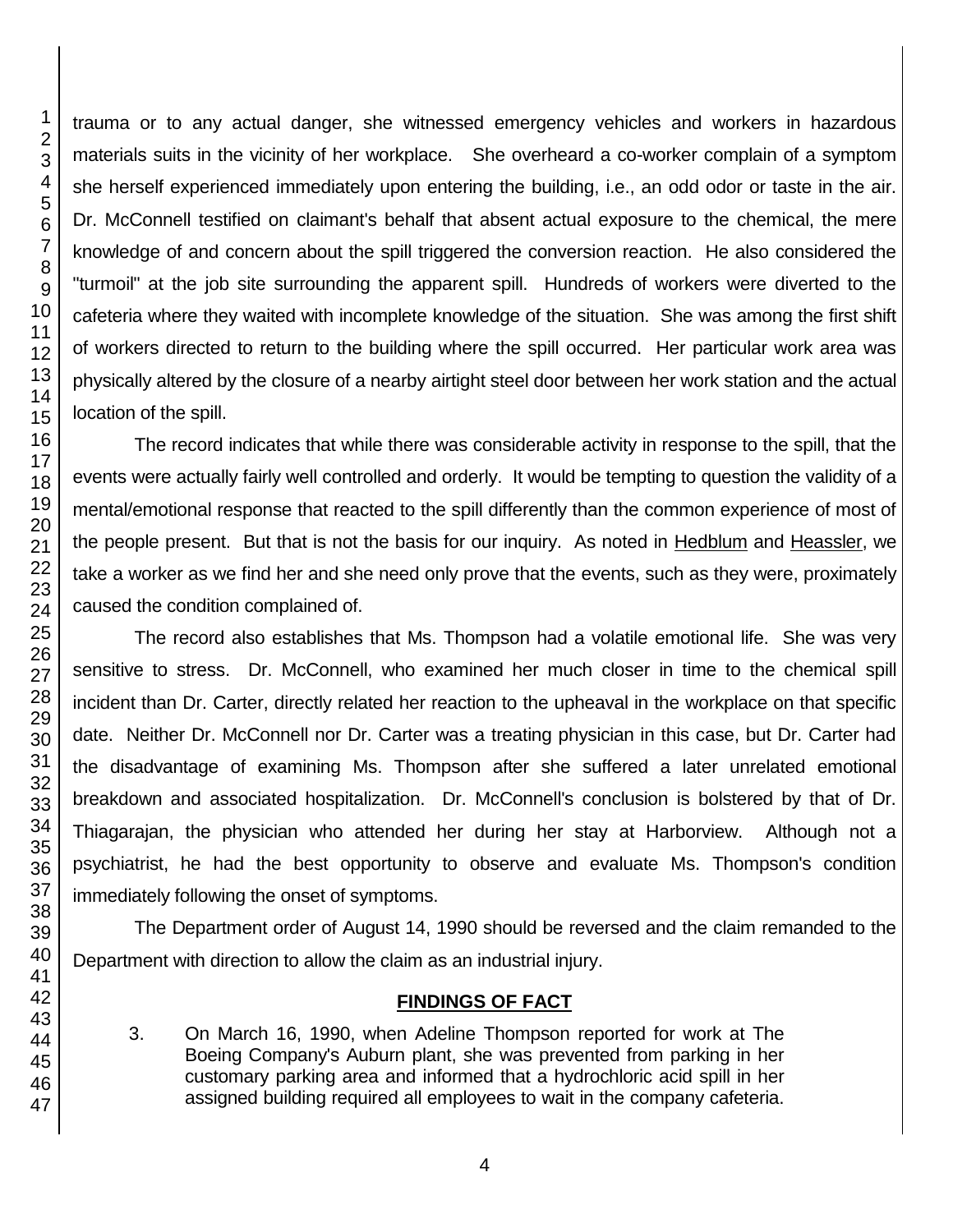Emergency vehicles and workers in hazardous materials suits were visible. Ms. Thompson waited approximately two hours in the cafeteria before being admitted to her usual work station. Her work station was physically altered as a result of the spill in that an airtight door adjacent to her work area was closed to block off the site of the spill. Upon entering the building, Ms. Thompson experienced a bad taste in her mouth, smelled a peculiar odor, had difficulty breathing and began itching.

- 6. The events surrounding the chemical spill of March 16, 1990 in Adeline Thompson's workplace constituted a sudden and tangible happening of a traumatic nature, and such event produced an immediate and prompt result, diagnosed as a conversion disorder requiring medical treatment.
- 4. The order of the Department of Labor and Industries dated August 14, 1990 which affirmed the provisions of a prior order dated July 27, 1990 which rejected the claim for benefits for injury, accident or occupational disease on the grounds that the claimant's condition is not the result of exposure as alleged and that the claimant's condition is not an occupational disease as contemplated by RCW 51.08.140, is incorrect and is reversed and the claim remanded to the Department with direction to allow the claim for the conversion disorder resulting from an industrial injury.

## **CONCLUSIONS OF LAW**

- 3. Adeline Thompson's conversion disorder resulted from an industrial injury on March 16, 1990, as defined in RCW 51.08.100.
- 4. The order of the Department of Labor and Industries dated August 14, 1990 which affirmed the provisions of a prior order dated July 27, 1990 which rejected the claim for benefits for injury, accident or occupational disease on the grounds that the claimant's condition is not the result of exposure as alleged and that the claimant's condition is not an occupational disease as contemplated by RCW 51.08.140, is incorrect and is reversed and the claim remanded to the Department with direction to allow the claim for the conversion disorder resulting from an industrial injury.

## It is so **ORDERED**.

Dated this 20<sup>th</sup> day of July, 1992.

BOARD OF INDUSTRIAL INSURANCE APPEALS

/s/  $\,$ 

S. FREDERICK FELLER Chairperson

/s/  $\,$ 

FRANK E. FENNERTY, JR. Member